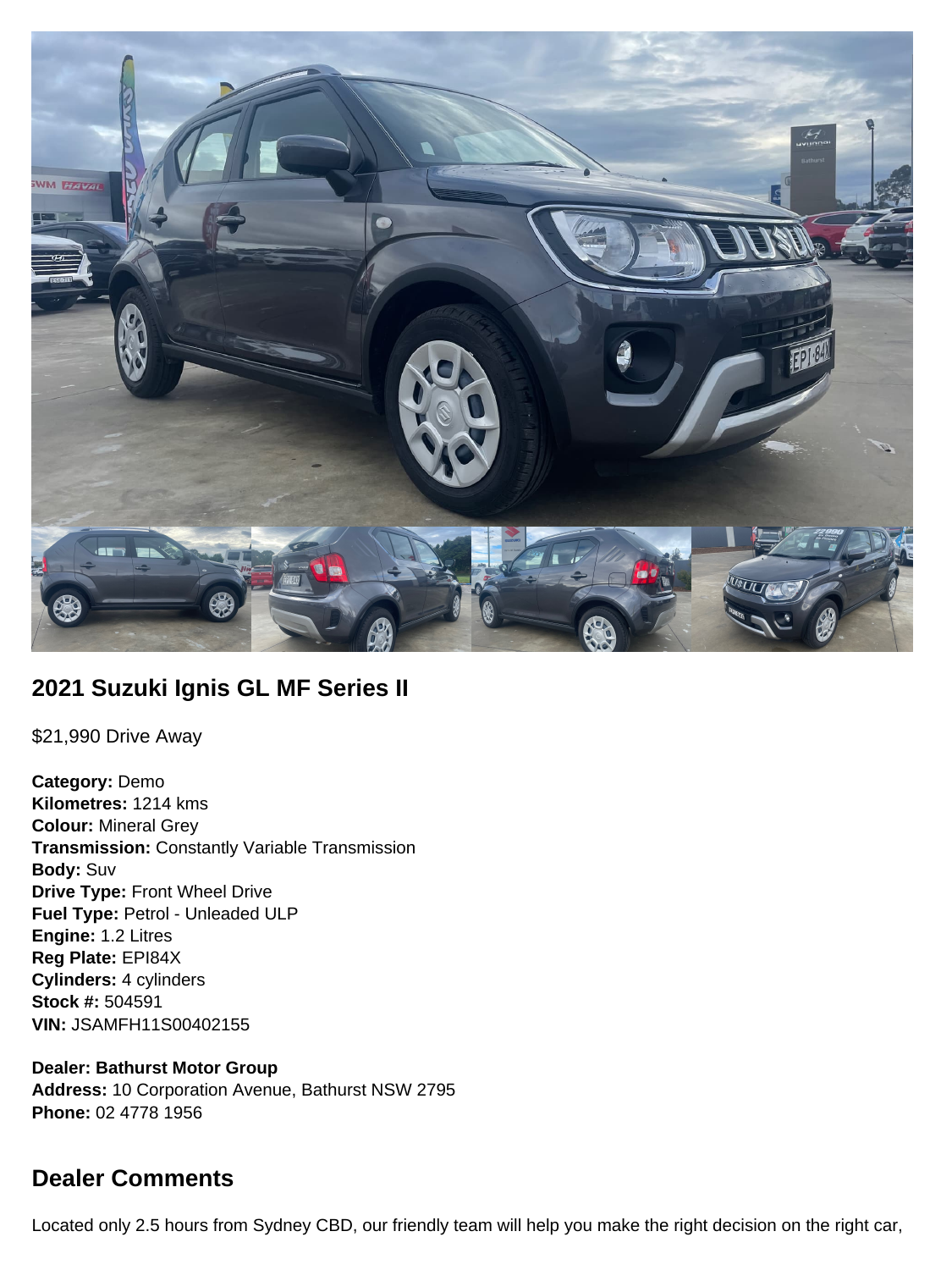at the right price! Contact us today to discuss how you can access our range of easy finance options and become a member of our automotive family!

Inspections are welcomed and will not disappoint. Call us today to arrange a test drive! We can make all arrangements over the phone and offer delivery to your location, anywhere in Australia! Need more information on the car' We'll video call you so you can see the vehicle 'in real life' before making a decision, and guarantee social distancing and safety for all involved. What are you waiting for' A team member is ready to talk to you right now!

\* If the price does not contain the notation that it is "Drive Away No More to Pay", the price may not include additional costs, such as stamp duty and other government charges. Please confirm price and features with the seller of the vehicle.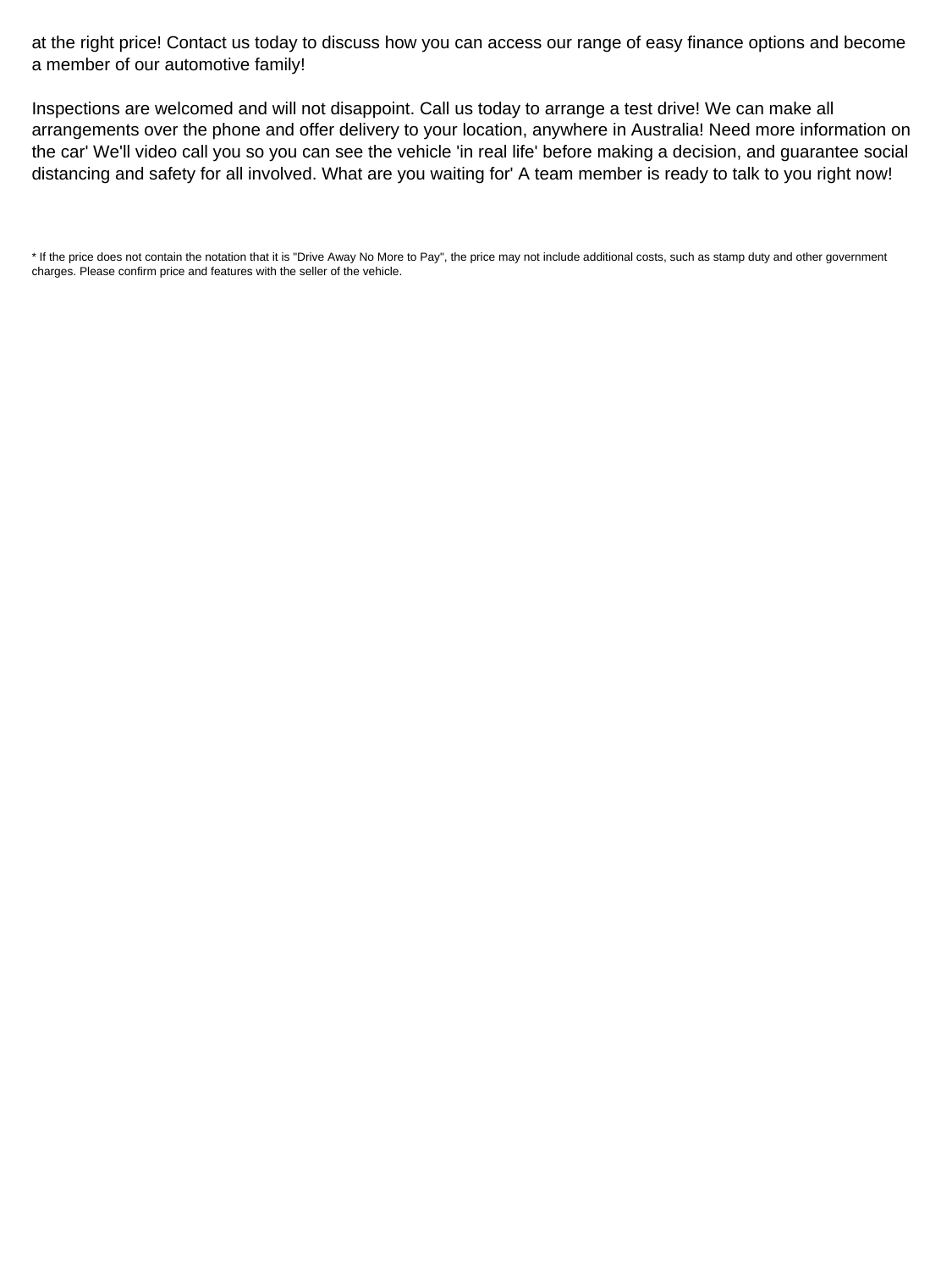# **Features and Specifications**

#### **Audio, Visual & Communication**

| 4 Speaker Stereo                         |
|------------------------------------------|
| Audio - Input for iPod                   |
| <b>Bluetooth System</b>                  |
| Smart Device App Display/Control         |
| Smart Device Integration - Apple CarPlay |

Audio - Aux Input USB Socket Audio - MP3 Decoder Multi-function Control Screen - Colour Smart Device Integration - Android Auto

# **Instruments & Controls**

Clock - Digital GPS (Satellite Navigation) Speed Limiter **Trip Computer** Trip Computer

#### **Interior**

Leather Steering Wheel **Metallic Finish Air Vents (interior)** Metallic Finish Air Vents (interior) Trim - Cloth

## **Lights & Windows**

Fog Lamps - Front **Intermittent Wipers Intermittent Wipers** Power Windows - Front & Rear **Rear Michael American** Rear Wiper/Washer

## **Safety & Security**

| Airbags - Head for 2nd Row Seats          | ABS (Antilock Brakes)                    |
|-------------------------------------------|------------------------------------------|
| <b>Brake Assist</b>                       | Camera - Rear Vision                     |
| Central Locking - Remote/Keyless          | Control - Electronic Stability           |
| EBD (Electronic Brake Force Distribution) | Hill Holder                              |
| Seatbelt - Load Limiters 1st Row (Front)  | Seatbelt - Pretensioners 1st Row (Front) |
| Seatbelts - Lap/Sash for 5 seats          | Airbag - Driver                          |
| Airbag - Passenger                        | Airbag - Side Driver                     |
| Airbag - Side Front Passenger             | Airbags - Head for 1st Row Seats (Front) |

#### **Seating**

Seats - 2nd Row Split Fold

#### **Steering**

Adjustable Steering Col. - Tilt only Multi-function Steering Wheel Power Steering

#### **Wheels & Tyres**

Spare Wheel - Space Saver/Temporary

Headrests - Adjustable 2nd Row x2 Headrests - Adjustable 2nd Row x3